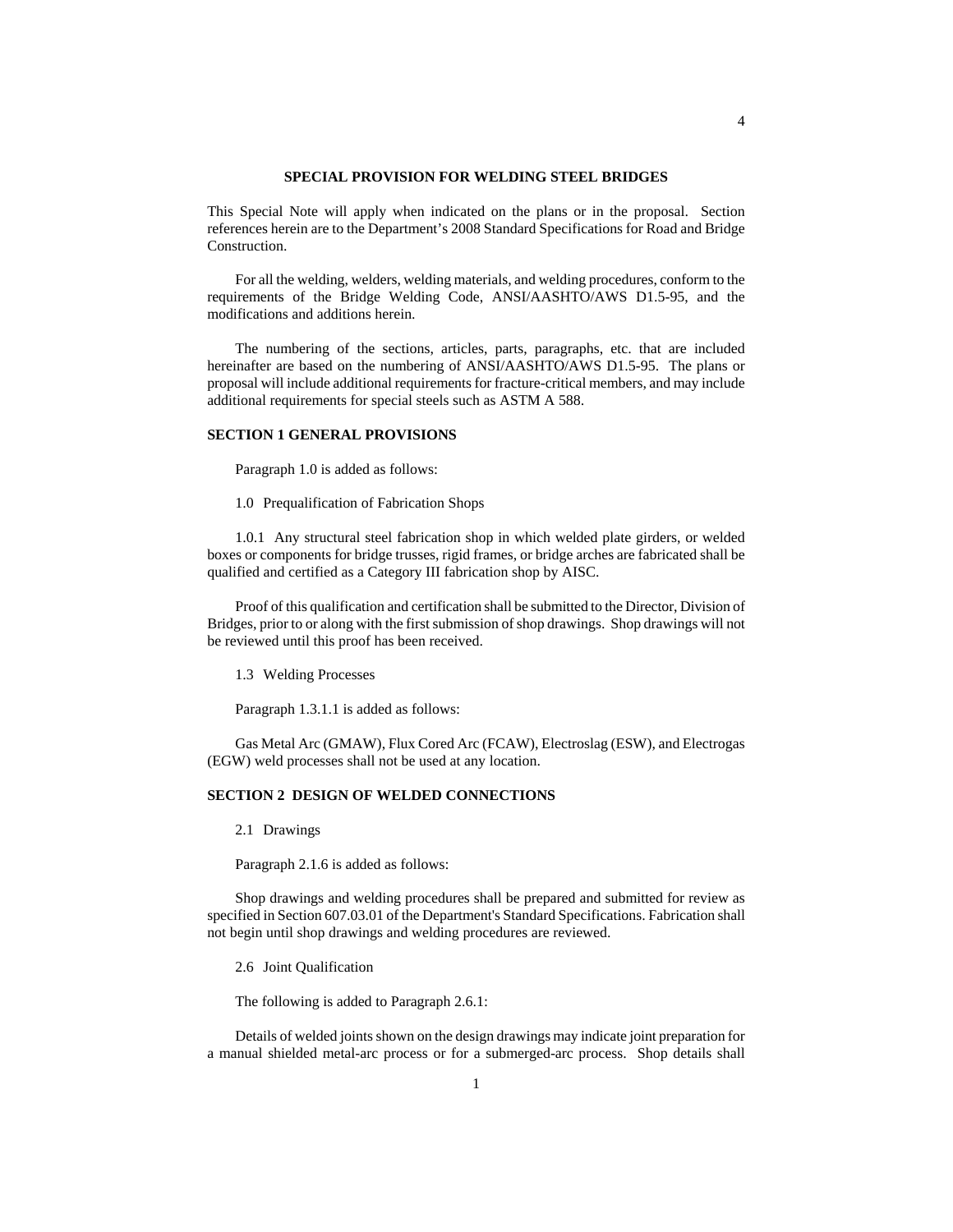indicate the proper joint preparation for the welding procedure proposed by the shop in instances where the shop prefers a method not detailed on design drawings.

2.8 Details of Plug and Slot Welds

Plug and Slot Welds will not be permitted at any location in any type of steel except where designated on the plans or approved by the Engineer.

2.9 Complete Joint Penetration Groove Welds, and

2.10 Partial Joint Penetration Groove Welds

The following paragraph is added to the 2 articles listed above and will be numbered as follows:

2.9.3 – 2.10.4 Groove welds, except corner and tee joints, shall be finished smooth by grinding each face in the direction of applied stress to a tolerance of plus 1/32 inch and minus zero inch in relation to the face of the base metal.

### **SECTION 3 WORKMANSHIP**

3.1 General Requirements

Paragraph 3.1.6 is added as follows:

Any discontinuities found by the Engineer during the inspection of the fabrication, may lead to further testing by any non-destructive methods as may be directed by the Engineer. The cost of testing will be at the expense of the Department, except as specified in paragraphs 6.5.8 and 6.5.9 herein, and Section 607.03.13 of the Department's Standard Specifications. The cost of removal and repair of any rejectable discontinuities will be borne by the Contractor.

3.2 Preparation of Base Metal

The following is added to Paragraph 3.2.1:

Mill scale and extraneous material shall be removed from the torch side of ASTM A 514 steel plates along the lines to be flame cut, when necessary to obviate excessive notches.

Paragraph 3.2.10 is added as follows:

Sheared plates to be used for webs of built-up members shall be ordered with sufficient additional width to allow for trimming of edges where built-up camber is required. Plates with rolled edges shall be trimmed. Universal mill plates to be used for webs of built-up members shall be ordered with sufficient additional width to allow for trimming of both edges. The faying surfaces of the web and flange plates and the adjacent surfaces that are to be fillet welded shall be cleaned by grinding prior to assembly and welding of web-to-flange. Care shall be exercised to avoid over-grinding.

3.4 Control of Distortion and Shrinkage

Paragraphs 3.4.8 is added as follows: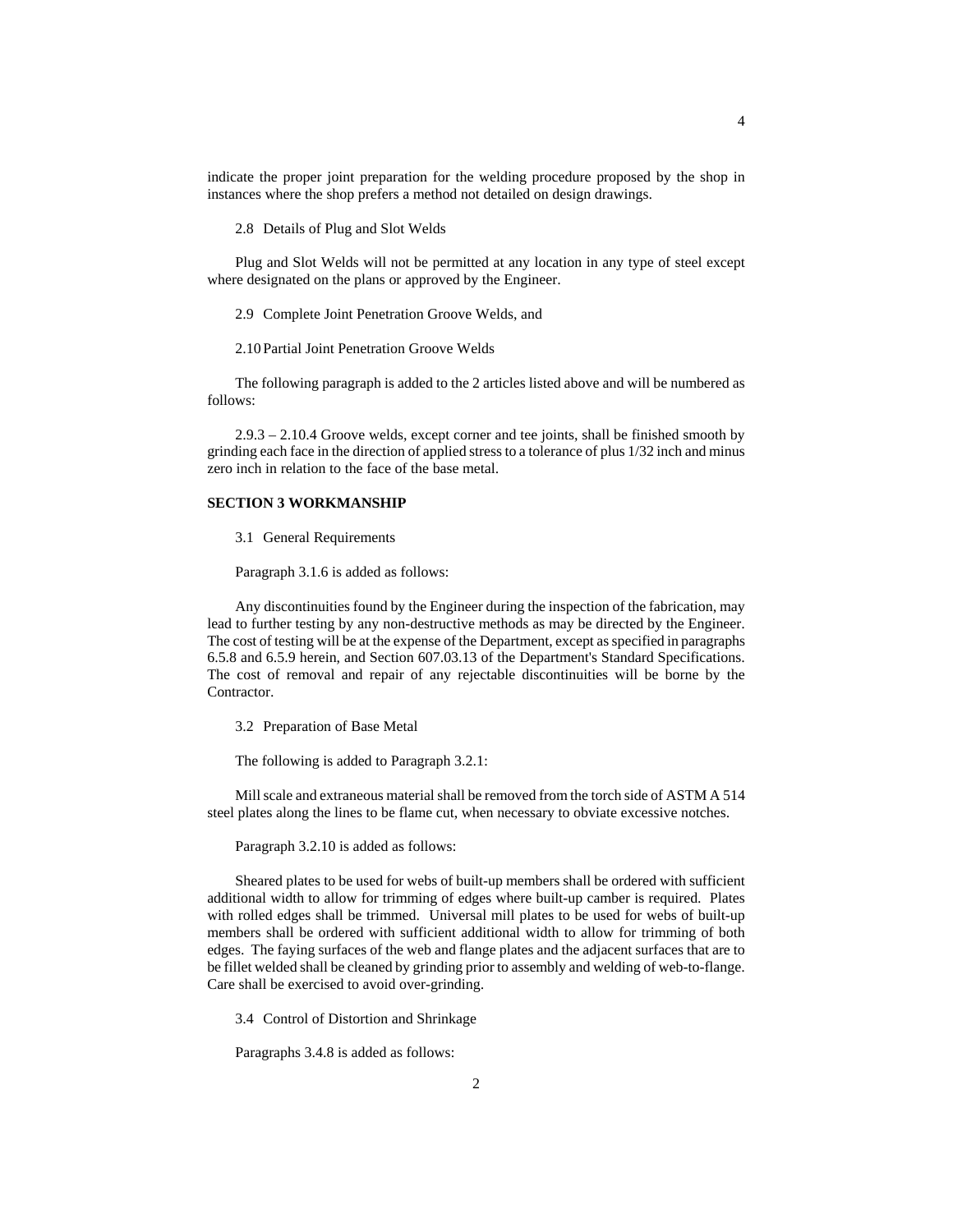The welding sequence outlined in the procedure specification shall be such as to avoid needless distortion and shrinkage stresses in accordance with this Article 3.4. For welded plate girders the broad outline of sequence shall be as follows:

- 1. Flange groove weld
- 2. Web groove weld
- 3. Web to flange weld
- 4. Stiffeners to web welds
- 5. Stiffeners to flange welds

Paragraph 3.4.9 is added as follows:

All welded shop splices in flanges and webs of girders or frames shall be shown on the shop drawings.

3.7 Repairs

Paragraph 3.7.2.5 is added as follows:

Weld repairs of all material except fracture critical members will be limited to a maximum of 3 attempts to obtain an approved weld. No further attemptsshall be made on the member joint involved until the Contractor has proven to the Inspector, by mock-up procedures or otherwise, his ability to properly perform the required weld. Weld repairs on fracture critical members shall comply with the AASHTO Guide Specifications for Fracture Critical Non-Redundant Steel Bridge Members.

# **SECTION 4 TECHNIQUE**

### **PART B SHIELDED METAL ARC WELDING**

4.5 Electrodes for Shielded Metal Arc Welding

Paragraph 4.5.1 is voided and replaced as follows:

All electrodes for shielded metal arc welding shall conform to the requirements of the latest edition of Specification for Covered Carbon Steel Arc Welding Electrodes, ANSI/AWS A5.1 or Specification for Low Alloy Steel Covered Arc Welding Electrodes, ANSI/AWS A5.5, and when used for welding on main members shall be capable of producing weld metal having an impact strength of at least 20 ft.-lbs.. Charpy V-notch, at a temperature of -20 °F or below.

The following is added to Paragraph 4.5.5:

The fabricator shall furnish a test report summary for all lots of electrodes used on main members. All Charpy impact strengths shall be listed in addition to other requirements of ANSI/AWS A5.1 and ANSI/AWS A5.5.

# **PART C SUBMERGED ARC WELDING**

4.8 Electrodes and Fluxes for Submerged Arc Welding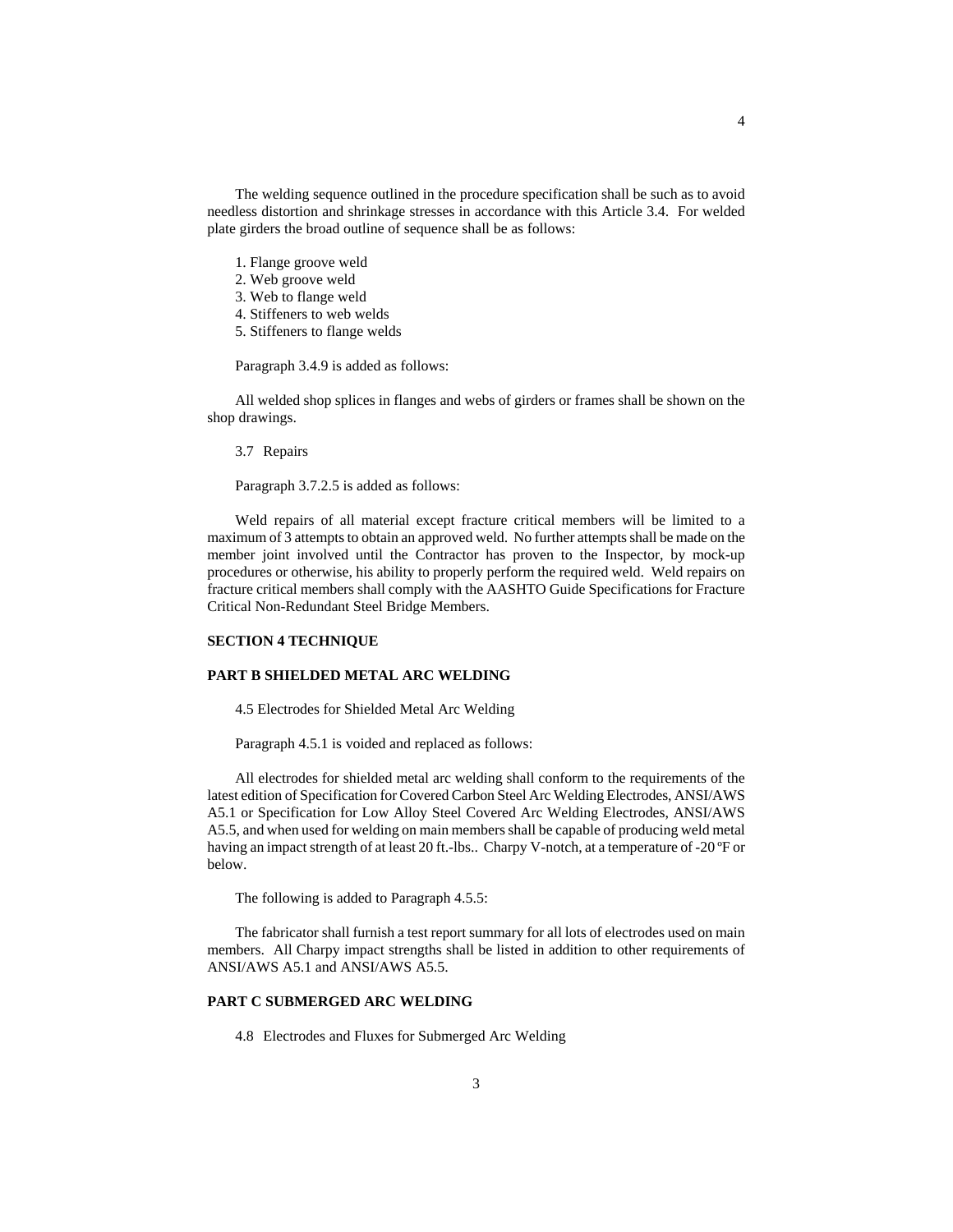Paragraph 4.8.5 is added as follows:

Flux which shows evidence of moisture pickup shall be dried by heating to above 300 ºF for a minimum of 2 hours. Flux which has been left in an unheated dispensing system overnight shall be dried before use by heating to above 300 ºF for one hour.

4.9 Procedures for Submerged Arc Welding with a Single Electrode

Paragraph 4.9.2 is voided and replaced as follows:

Web to flange fillet welds shall be made in the flat position. Other fillet welds may be made in either the flat or horizontal position except that single-pass fillet welds made in the horizontal position shall not exceed 5/16 inch. Fillet welds used to connect flange plates to web plates shall be made with a single pass, fully automatic processin the flat position, unless the fabricator has special welding fixtures capable of supporting the flange in a horizontal plane while centering the web on the flange and simultaneously welding both sides of the web to flange connection. The use of this automatic welding fixture must have prior approval before beginning fabrication. This special welding fixture must be capable of maintaining any pre-cut camber specified in the plans. If the centering of the web to the flange or the completed weld does not conform to the applicable specifications, use of the special welding fixture shall be discontinued. Girder welding machines shall never be allowed when the weld size exceeds  $3/8$  inch. Attempts to weld girders with a girder machine that result in unacceptable weld profiles will result in the process being disapproved, and the unacceptable welds being completely removed and rewelded with submerged arc process in the flat position. Corrective work will not be allowed.

4.11 Procedures for Submerged Arc Welding with Multiple Electrodes

Paragraph 4.11.2 is voided and replaced as follows:

Web to flange fillet welds shall be made in the flat position. Other fillet welds may be made in either the flat or horizontal position, except that single-pass fillet welds made in the horizontal position shall not exceed 1/2 inch. A fully automatic single-pass submerged arc shall be used to connect the flange plates to the web plates, unless the fabricator has special welding fixtures capable of supporting the flange in a horizontal plane while centering the web on the flange and simultaneously welding both sides of the web to flange connection. The use of this automatic welding fixture must have prior approval before beginning fabrication. This special welding fixture must be capable of maintaining any pre-cut camber specified in the plans. If the centering of the web to the flange, or the completed weld, does not conform to the applicable specifications, use of the special welding fixture shall be discontinued. Girder welding machines shall never be allowed when the weld size exceeds 3/8 inch. Attempts to weld girders with a girder machine that result in unacceptable weld profiles will result in the process being disapproved, and the unacceptable welds being completely removed and rewelded with submerged arc process in the flat position. Corrective work will not be allowed.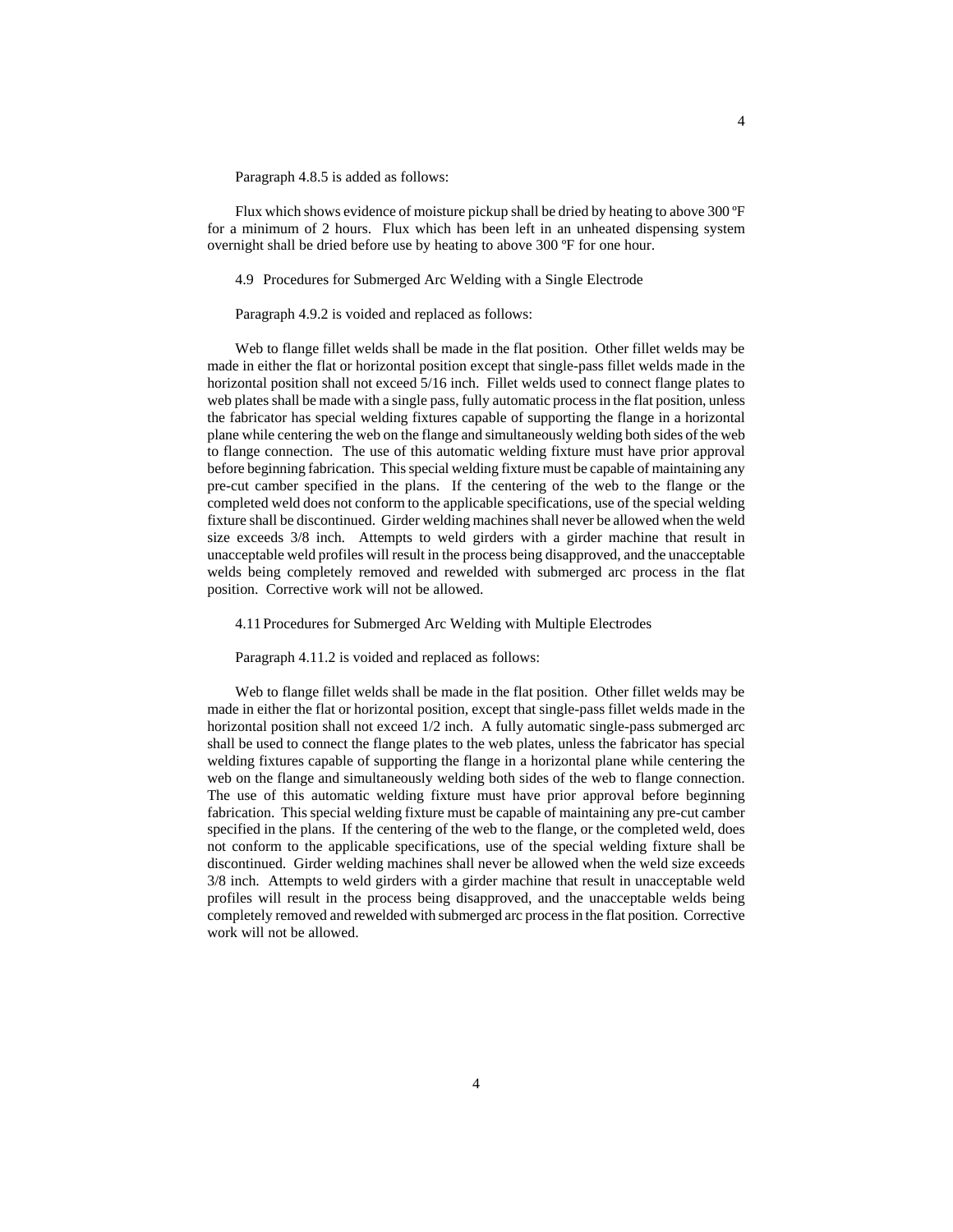#### **SECTION 5 QUALIFICATION**

5.7 General Requirements for WPS Qualifications

Paragraph 5.7.1.3 is added as follows:

The procedure specifications shall be recorded as a part of the shop detail drawings and shall be submitted to the Director of Bridges for approval. The procedure specifications shall outline the welding sequence for each welded shop assembly, including shoes and rockers. The procedure specifications shall specify for each type of weld, prequalified or other, the following: joint preparation, fit-up, electrode specification, electrode diameter, welding position, polarity, amperage, and number of passes, indicating any procedure change from one pass to the next in the same weld and indicating the maximum thickness in a weldment layer. Where preheating of the base metal is required it shall be indicated in the procedure specifications. Extension bars used in making butt welds shall be detailed on the shop detail drawings or on the welding procedures. Procedure specifications submitted which are not tailored to suit the particular work to be fabricated shall not be considered as fulfilling the requirements of the contract. Qualification of a welding procedure established with ASTM A 441, ASTM A 572, or ASTM A 588 steel shall be considered as procedure qualification for welding the other two steels, combinations of them or with steels included in Article 9.2 having a lower minimum specified yield point.

Welding of ASTM A 242 steel is considered a special application and a welding procedure qualified for any of the other three steels listed may not be acceptable for A 242 steel.

Procedure qualification records, and procedure specifications shall be submitted on forms E-1 and E-2 of Appendix IV.

5.21 Welders, Welding Operators, and Tack Welders Qualification

Paragraph 5.21 is voided and replaced as follows:

All welders, welding operators, and tackers to be employed under these Specifications shall have been qualified by tests as prescribed in Section 5, Part B of these Specifications. If a fabricating shop prequalifies its welders, welding operators, and tackers in accordance with these Specifications and certifies to the Engineer that the welder, welding operator, or tacker has been prequalified within 24 months previous to the beginning of work on the subject structure and has been doing satisfactory welding of the required type within the 3-month period previous to the subject work, the Engineer may consider him qualified. A certification shall be submitted for each welder, welding operator, or tacker and for each project, stating the name of the welder, welding operator, or tacker, the name and title of the person who conducted the examination, kind of specimens, the position of welds, the results of the tests, and the date of the examination. Such a certification of prequalification may also be accepted as proof that a welder, welding operator, or tacker is qualified, if the Contractor who submits it is properly staffed and equipped to conduct such an examination or if the examining and testing is done by a recognized agency which is staffed and equipped for such purpose. In all cases, welders, welding operators, and tackers shall have been qualified by testing according to KM 64-110 within the previous 24 months of the time of actual weld performance.

# **PART B WELDER'S, WELDING OPERATOR'S, OR TACK WELDER'S QUALIFICATION**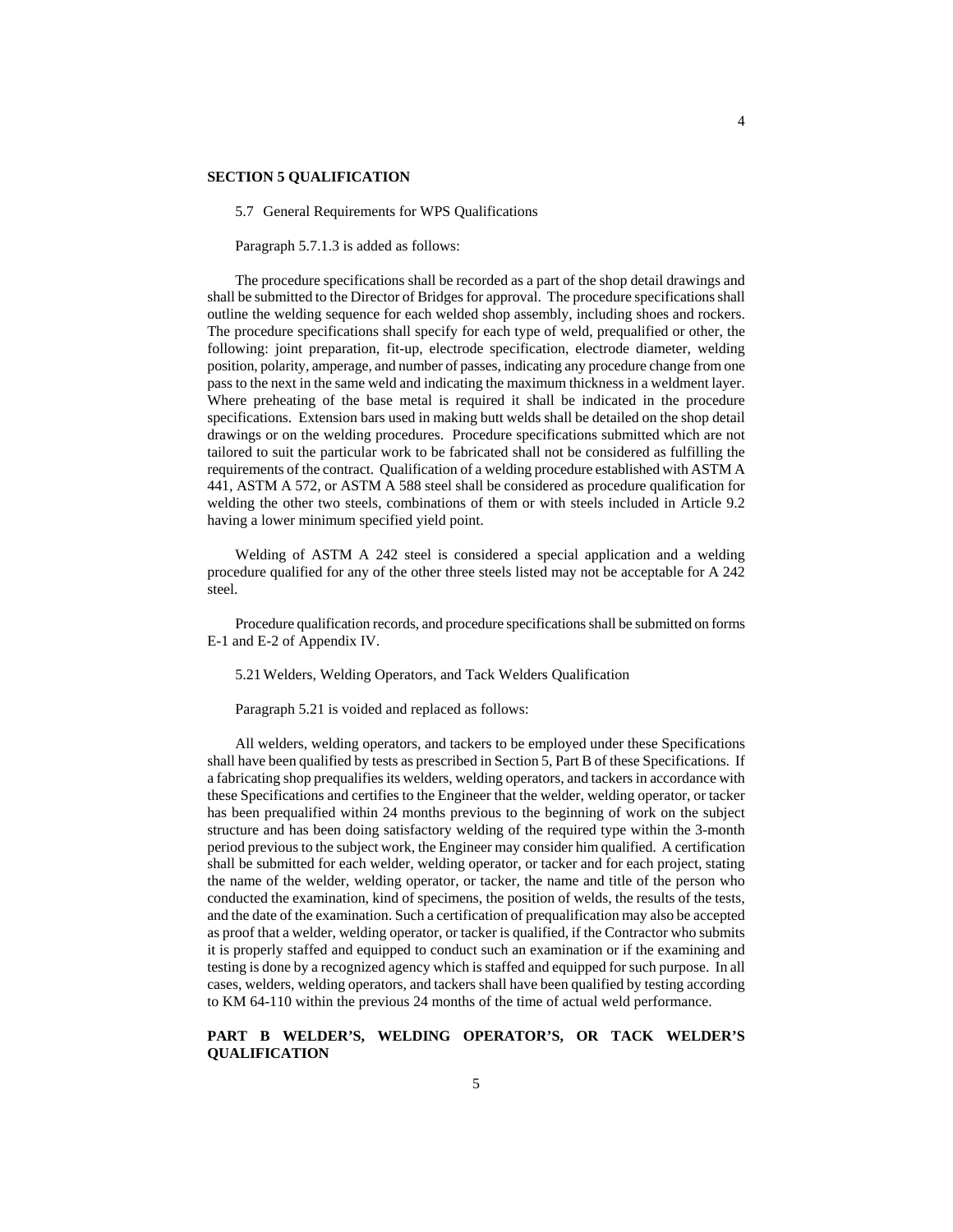Article 5.21.4 is voided and replaced with the following:

5.21.4 Period of Effectiveness

The welder's, welding operator's, or tack welder's qualification will remain in effect as specified in Paragraph 5.8.1, unless there is some specific reason to question a welder's ability.

# **SECTION 6 INSPECTION**

#### **PART A GENERAL REQUIREMENTS**

6.1 General

Paragraph 6.1.1.3 is added as follows:

The Contractor shall submit details of his Quality Control Organization to the Director, Division of Construction, for approval prior to any fabrication. Any material fabricated prior to the approval of the Quality Control Organization or prior to the approval of shop drawings will not be accepted.

The Department will normally perform Quality Assurance (Q.A.) inspection and nondestructive testing in addition to that required to be performed by the Contractor. The frequency of the Quality Assurance nondestructive testing may exceed that required of the Contractor, and the areas tested by the Department may differ from the areas tested by the Contractor. Thus, the percentage of N.D.T. Inspection of a joint may exceed the percentages indicated in paragraphs 6.7.1.2 and 6.7.2.1.

All test results of the Contractor's nondestructive testing shall be provided to the Department's representative or Quality Assurance inspector as directed.

Paragraph 6.1.1.4 is added as follows:

Prior to the start of actual welding operations, the Department's inspector, the fabricator's shop inspector, and welding foreman shall hold a conference to ensure that agreement has been reached regarding details of the procedure and sequence of welding to be followed, the current status of qualification tests or evidence of previous tests, the review status of shop drawings and welding procedures, and approval of electrodes and other materials to be used.

Paragraph 6.1.6 is added as follows:

The Department's Q.A. Inspector will, at his option, use Radiographic Inspection or Ultrasonic Inspection in accordance with Article 6.7 for the inspection of groove welds. Web-to-flange fillet welds will be inspected in accordance with Paragraph 6.7.6 by Magnetic Particle Inspections. The intent of the inspection is to assure the highest quality of welding and workmanship. Any discontinuities found by the Department's Q.A. Inspector during the inspection of the fabrication, may lead to further testing by any non-destructive methods as may be directed by the Engineer. All non-destructive testing performed by the Department's Q.A. Inspector is at no direct cost to the Contractor except as specified in Paragraph 6.5.9 and Section 607.03.13 of the Department's Standard Specifications. All rejectable defects found by Q.C. and Q.A. shall be acceptably repaired by the Contractor at no cost to the Department.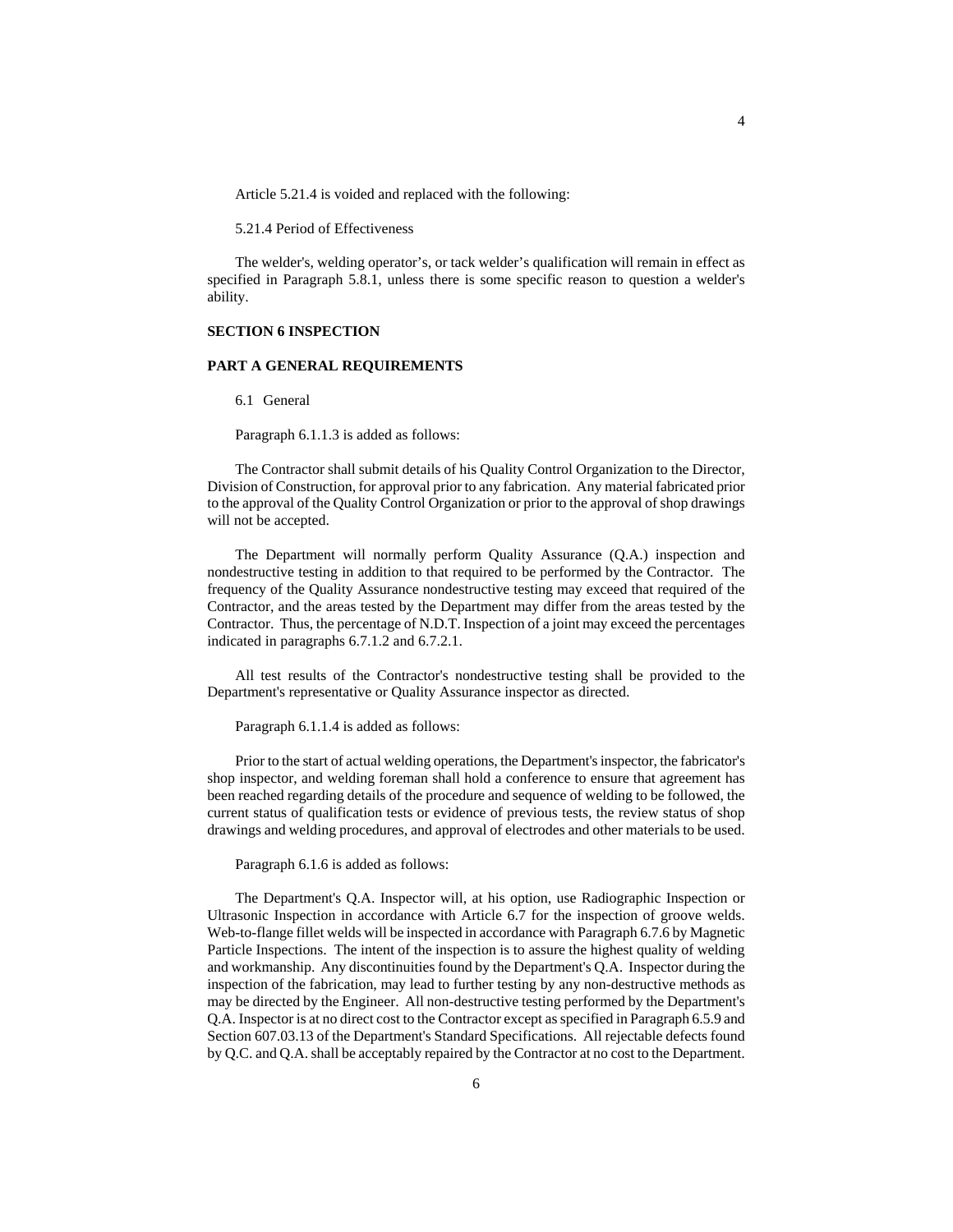6.5 Inspection of Work and Records

Paragraph 6.5.8.1 is added as follows:

The Contractor shall be responsible for establishing an adequate procedure for identifying the structural member being fabricated and the welding operator performing the weld. The procedure for the member identification shall assure positive identification until after erection in the field and the procedure for welding operators shall assure positive identification until after all nondestructive testing of the joint is complete. Neither procedure shall consist of stressriser imprints and both shall be approved by the Engineer. Stenciled imprints may be made along side edges of flanges, and at neutral axes of webs. Subsequent to the assembly of the steel into final members or pieces, the Inspector will be required to furnish the Engineer a complete index properly identifying the type of nondestructive test, report number, test results, and the final mark of the piece, member, or its location in the structure. The Contractor shall furnish to the Inspector assembly marks for each member which will give the final location of each weld. The Inspector shall record the locations of inspected areas and the findings of all nondestructive tests, together with descriptions of any repairs made.

All main member heat numbers will be required to be identified in accordance with Section 607.03.04 (E) of the Department's Standard Specifications.

The Inspectors shall provide copies of the written nondestructive test reports of unacceptable welds to the Contractor with the Inspector's interpretation. The Contractor shall sign and date each report to acknowledge the required welding repairs. In the event the Contractor questions the Inspector's interpretation of test results, they shall review the test together and the Department's Q.A. Inspector's interpretation will be final.

#### Paragraph 6.5.9 is added as follows:

The total cost to the Department of all additional testing and visual inspection performed due to the finding of rejectable defects or discontinuities as required by paragraphs 6.7.1.2(2) and 6.7.2.1 shall be charged to the Contractor. Such charge will be deducted from any payment or payments due for the contract.

6.6 Obligations of Contractor

Paragraph 6.6.7 is added as follows:

While every reasonable effort will be made to fit the inspection work to the shop fabricating schedule, the Contractor shall cooperate with the Inspector to assure that all the work may be inspected properly. The Contractor shall not be entitled to claims against the Department for extra payment or extensions of contract time due to fabricating delays or expenses resulting from the inspection work.

#### Paragraph 6.6.8 is added as follows:

The Contractor shall furnish power and utilities for operating inspection equipment, shall provide office and shop space for the inspection work, shall handle the material as necessary and shall enforce the required safety precautions for radioactive exposure. No extra payment will be made for such incidentals and the cost thereof shall be included in the lump sum bid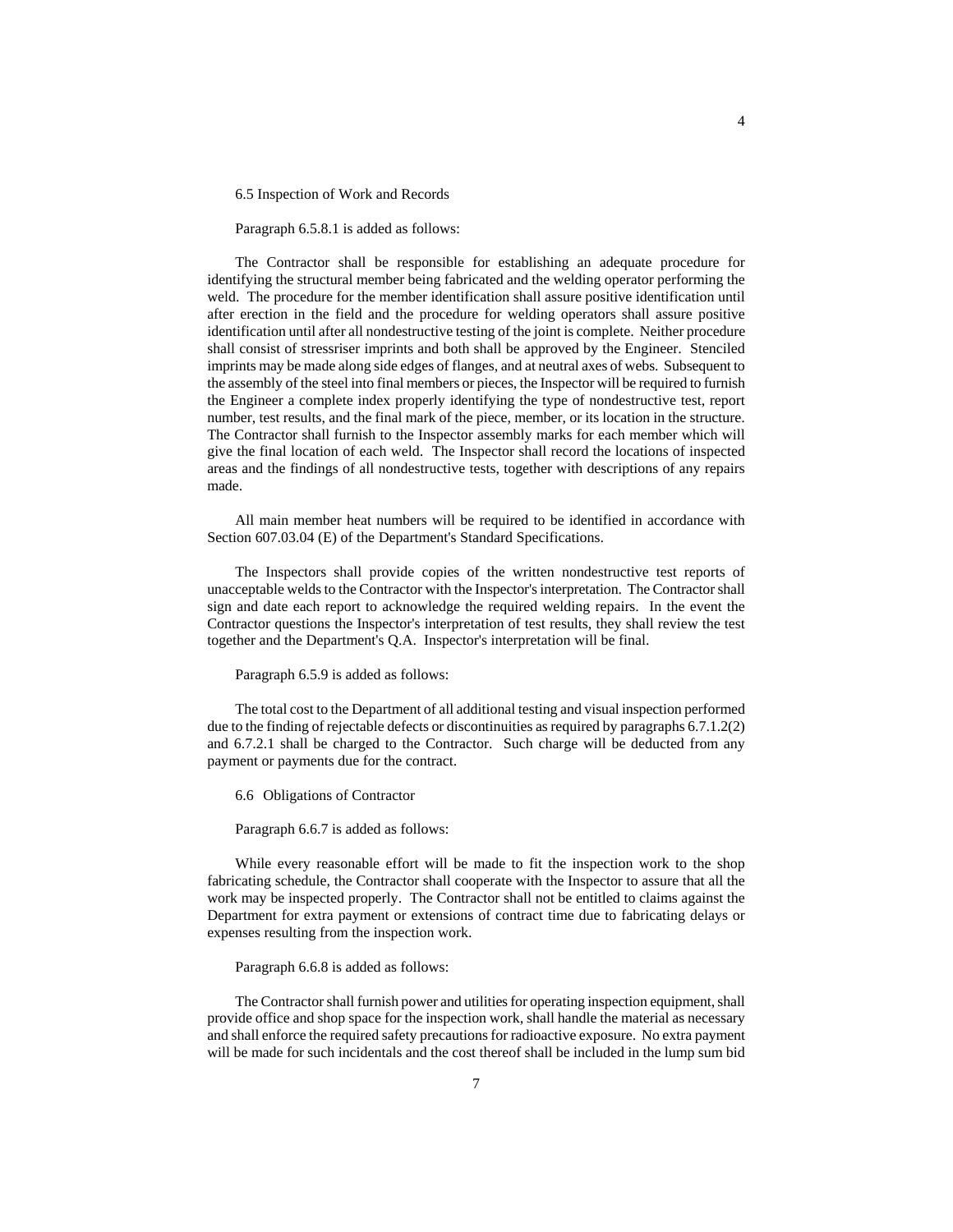for structural steel.

### **PART B RADIOGRAPHIC TESTING OF GROOVE WELDS IN BUTT JOINTS**

6.10 Radiographic Procedure

Paragraph 6.10.3 is voided and replaced with the following:

Welds shall be prepared for radiography by grinding and shall be radiographed after grinding and after backing is removed. If any reinforcement, within the specified tolerances remains after grinding, carbon steel shims shall be placed under the penetrameter so that the total thickness of steel between the penetrameter and the film is at least equal to the average thickness of the weld measured through its reinforcement.

6.11 Acceptability of Welds

Article 6.11 is voided and replaced with the following:

6.11 Refer to Paragraph 9.21.6.

# **PART C ULTRASONIC TESTING OF GROOVE WELDS**

6.13 General

Paragraph 6.13.1 is voided and replaced as follows:

The procedures and standards set forth in this Part C are to govern the ultrasonic testing of groove welds and heat affected zones between the thickness of 5/16 inch and 8 inches inclusive, when such testing is required by Article 6.7. These procedures and standards are not to be used for testing tube to tube T, Y, or K connections (see 10.17.4, AWS D1.1), but may be used as a basis for rejection of defective base metal.

### **SECTION 7 STUD WELDING**

7.4 Workmanship

Paragraph 7.4.5 is voided and replaced as follows:

Longitudinal and lateral spacing of stud shear connectors with respect to each other and to edges of beam or girder flanges may vary a maximum of one inch) from the location shown in the drawings. If a row of shear connectors is located in the vicinity of a welded flange splice that row of shear connectors shall have its spacing adjusted so as to clear the heat affected zone of the flange. The minimum distance from the edge of a stud base to the edge of a flange shall be the diameter of the stud plus 1/8 inch but preferably not less than 1 1/2 inches. Other types of studs shall be so located as to permit a workmanlike assembly of attachments without alterations or reaming.

# **SECTION 9 DESIGN OF NEW BRIDGES**

## **PART D WORKMANSHIP**

9.21 Quality of Welds